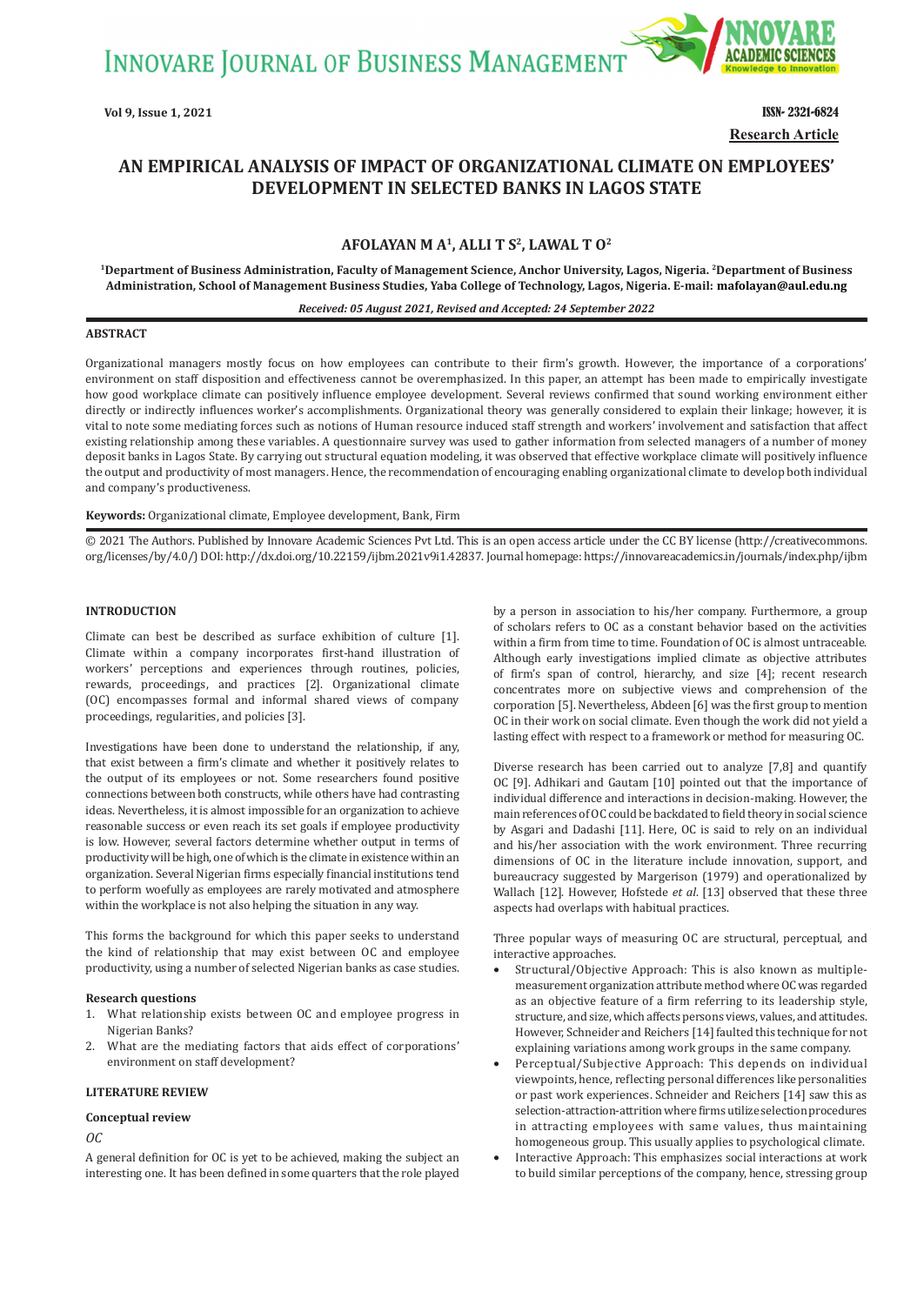influence. Again, this is flawed as it ignores elements such as personal values and convictions, which affect workers' dispositions and activities.

Akanji [15] initially brought up the idea of OC and explained it as workers' needs, values, personalities, and formal policies. The author in 1964 stated workers who are matured sometimes get tired of formal firm settings. Most likely, supportive climates will boost communications and team spirit through enabled cooperative and friendly environment [16]. OC started gaining popularity following the book written by Adhikari and Gautam [10] titled; "theory of organizational climate".

The book spelt out certain dimensions to OC. Arnold [17] explained that OC is dependent on culture, leadership as well as physical state of organization, so that it is able to how employees get motivated and/ or behave within the firm. Arie *et al*. [18] gave an elaborate definition of organizational climate. They explained that OC is a group of features that separates a firm from others within the same industry and covers the perception held by employees of the firm. The pair affirmed that organizational climate dimensions come as a result of employee interaction and is a foundation for elucidating organizational scenarios, so as to depict dominant culture and attitude of the firm. Furthermore, culture tends to affect behavior. Organizational climate dimensions help to decipher the psychological life within a company. However, studies on the subject were too dynamic and had several levels (Aziz and Cunningham, 2008). For instance, diverse kinds of climate may exist within a firm per time because an enterprise's life span might appear varied for staff at divergent company rankings, at several venues, or in numerous departments within that same location, which increases complications of OC's investigations [19].

### **Employee productivity**

It has become very important nowadays for firms to look for avenues and circumstances under which their employees' level of productivity can be boosted. Employee productivity is a verification of the effectiveness of workforce. In the real sense of the word, it is that which directly determines whether a company prospers or not in terms of generated profit [19,20]. In general, employee productivity determined in terms of an employee's output during a period of time may. Every organization strives to improve the level of productivity of its employee base, so that improved performance can be gained overall. It has been established in the literature that the more productive the employees of a firm are, the more like the company is able to lead favorable growth in terms of its finances [21].

Furthermore, competitiveness is maintained, yielding even more quality in terms of individual employee output [22]. These benefits have given employee productivity so much attention in recent times. Employee productivity is not a completely new concept, although the literature only started covering the topic in recent times as scholars and researchers alike preferred to look at performance as a whole. Aziz and Cunningham [20] explained the neglect of productivity as a crucial business term in the service sector. As such, the term has always been associated to comparison between input and output, meaning that a definition and conceptual framework becomes difficult to draw out for the term. As the world continues to face an ever-changing business environment, an employee productivity becomes even more important. The assessment of the level of employee effectiveness is referred to as employee productivity. In fact, productivity is a subset of performance and it has an impact on the how an organization's profit margin [21]. Individual employee output is used to determine productivity per time. To do this, the output of an employee is compared to that of other employees in a similar role or by the number of products; an employee is able to handle or sell per time. Since organization performance is a function of employee productivity, the latter is crucial to business success.

Several researchers and scholars have discussed productivity measurement. Due to the large number of techniques used, result comparison is a daunting task [19]. From all that has been said so far, there is certainly no universally agreed definition for employee productivity. However, for this research aim, definition by Arie *et al*. [18] explains employee productivity as depending on the time a worker spends on the job mentally and physically.

# **Mediating factors through which OC influences employee productivity**

# *Strength-based human resource (HR) philosophy*

HR usually implicitly focuses on coordinating chaotic activities at work, attempting to solve the issues with staff by rectifying poor abilities, skills, and working patterns so as to improve operational behaviors [23]. However, this psychological movement posits that workers can perform excellently when they can capitalize on their strengths only if they view HR practices as positive. This also aligns with happy-productive worker thesis which suggests that happier staff achieve more than their less jovial coworkers [24].

Thus, when employees are convinced that their company wants the best for them, they are happy and motivated to work harder. Furthermore, employee's strengths can be built through training endeavors that target identifying and developing their talents, rather than fixing their flaws, which triggers inherent drive to be personally better [25] and ultimately reflecting in firm's progress. Again, such developments could be done informally through socialized relations at work and features of occupational obligations [26]. However, this strength-based approach might not necessarily lead to enhanced employee disposition and output, but it is undeniably a prerequisite.

# *Employee involvement*

This has long been considered a prerequisite for not only business efficacy but also positive employee perceptions. Actually, many managers and academics believe that when workers are sufficiently notified concerning company issues relating to them and given freedom to conceive useful work resolutions, then both the firm and individuals will benefit. Otherwise, the end result will unavoidably be unsatisfactory work output. OC is a major influencer of staff's opinion of their engagement in the workplace.

Bowen and Lawler [27] show three forms of involvement: Suggestion, job, and high involvement. Eccles [28] expounds on them. First, suggestion participation is generally based on communication and involves suggestion plans, which is identical to Japanese techniques of "Kaizen". For Bowen and Lawler [27], this is more formal with management continuing to control decision-making process. Eccles [28] defines job involvement as inclusive of cohesive collaborations and searching better ways of executing tasks for higher productivity. Bowen and Lawler [29] recognize the place of complexity in allocating responsibilities as managers are less controlling and more supportive. Finally, high involvement clearly distinguishes and evolves from early phases of participation as workers can be relied on to implement vital choices, acquire needful knowledge about coordinative work actions, leading to higher company effectiveness [30]. Hence, Eccles totally promotes the last stage which goes all the way down in encouraging lower level staff to solve pending issues.

Accordingly, participation, cooperative teams, and communication in enacting decisions are strongly proffered as involving employees cannot occur in isolation due to interactions with inner and exterior organizational factors.

# *Job satisfaction*

When employees are contented with their employment as a result of conducive working environment, they can be extra motivated which reflects in better operational performance. Locke [31] saw job satisfaction as pleasurable emotions from assessing job intricacies. Schneider and Snyder [32] described it as individual appraisal of one's current occupational situations that emerge from being employed.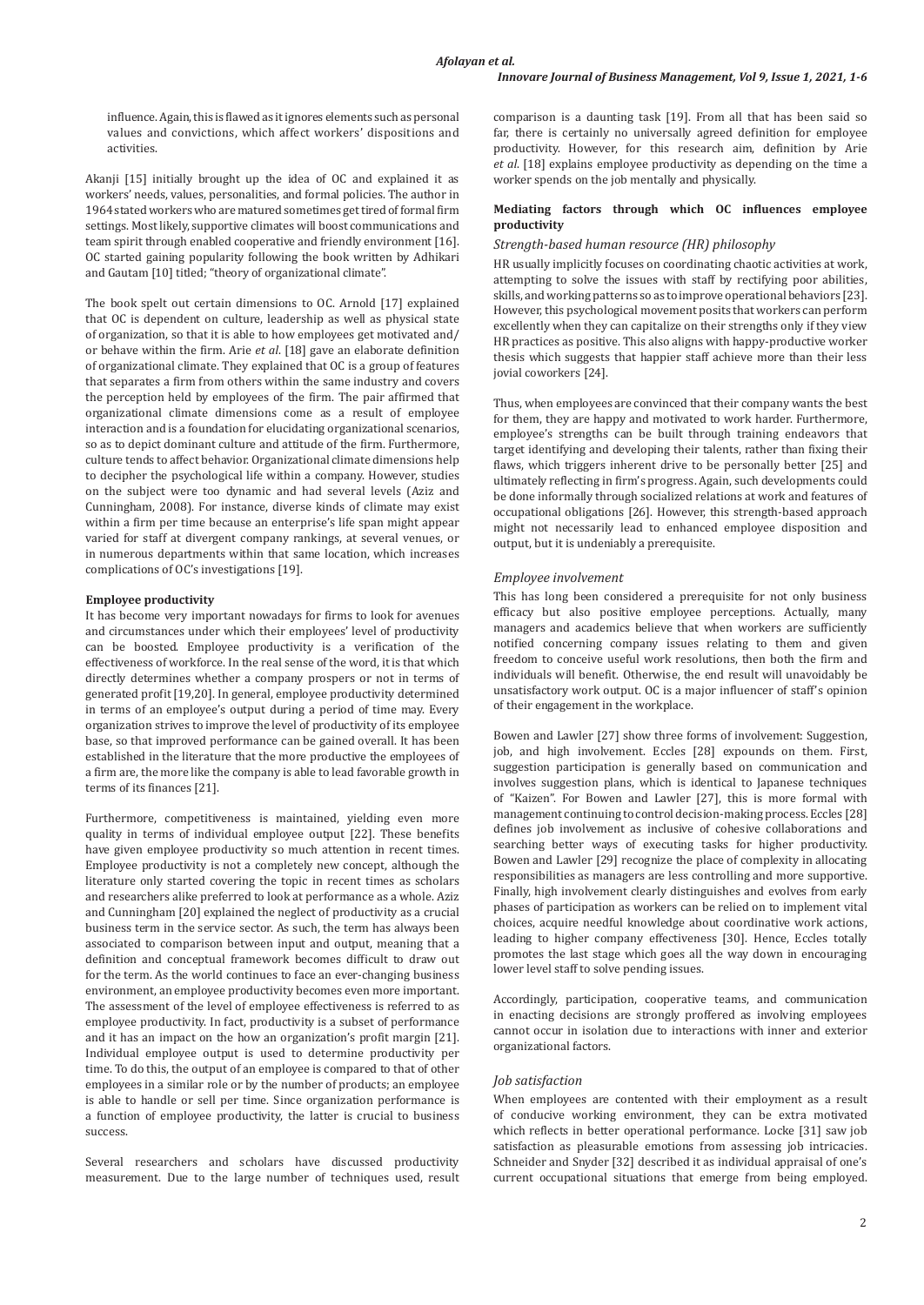Rampant aspects of jobs include working conditions, management, promotion, colleagues, supervision, payment remunerations, appreciation, and rewards [31]. Job contentment has emotional consequences on workers' livelihoods and progressions.

### **Theoretical Review**

According to Van De Ven *et al*. [33], organizational theory generally incorporates various approaches to attain joint goals including rational systems, division of labor, bureaucracy theory, modernization theory, and contingency theory (CT). CT appears to be the most suitable for this work given that no best way exists in coordinating a firm and making sound decisions as managerial styles that are effective in some business circumstances might not be applicable in other scenarios. This is due to diverse internal and external constraints. However, its practical credibility has been questioned.

## **Empirical review**

Shadur *et al*. [16] observed the effect of organizational surrounding on staff's perception of active engagement. His study adopted eight adjectives to measure three dimensions of OC based on OCI constructed by Wallach [12] who also followed the studies of Margerison [34] and Litwin and Stringer [35]. Their case study was a public sector information technology corporation that began with 140 staff and grew to 330 employees in few short years and prioritized workers' training of about 100 h yearly as against industry norm of 40 h. Hence, they encountered less labor turnover and absenteeism of 1% in comparison with industrial norms of 8% and 1.6%, respectively. Two hundred and sixty-nine questionnaires were distributed with response rate of 81.8%. Findings revealed that supportive climate was a consistent estimator of three involvement variables (communication, teamwork, and decision-making).

Sempane *et al*. [36] observed the linkage between job satisfaction and OC by surveying 200 staff, of which 40 were exempted due to poor literacy. Hence, out of 160 Minnesota Job Satisfaction Questionnaires (MJSQ), 121 feedback was recorded. High coefficient alphas and significant relationship were discovered between OC survey and MJSQ.

Lim and Morris [37] examined effects of trainee's attributes, supervisory contentment, and OC on perceived enlightenment and transferred (reflected) training in work accomplishments using allocated questionnaires to 181 workers from 15 sister firms of Korean conglomerate. They found trainee's significant rise in perceived learning between times 1 and 2; and times 1 and 3 as well as actual learning between period 1 and 2 but substantial decline between perceived applicability at periods 2 and 3. Moreover, job functionality was recognized as influential for perceived learning transfer especially when skills from training were to be immediately applied.

Mulki *et al.*, [38] assessed impacts of ethical climate (EC) on job output through feedback from 208 service employees at health department. Results indicated that turnover is totally affected by emotive fatigue, interpersonal disputes, job gratification, stressful duties, and trusting supervisors. EC reduces stress, exhaustion, and turnover rate while boosting confidence in managers and job satisfaction.

Fapohunda [39] considered perceptions and encounters of work standards on Nigerian lives in satiating staff necessities. Fifteen predictors of quality of work life were used and survey disbursed to 300 workers in four Lagos offices with 280 (93.3%) response rate. Results reveal that many employees do not positively rate their firms, though some indicators had greater positive feedback. Some had gender gaps while others had identical reviews from men and women. Therefore, they recommended that companies must care about HR as their most crucial assets by take stringent steps in improving their working and living standards so as to gain competitive edge in marketplace.

Griffin and Curcuruto, Luria *et al*., Zohar and Polachek, and Naveh and Katz-Navon [40-43] enacted safety interventions to increase supervisory activities and security, thus minimizing unsafety and risky dangers to staff. Likewise, Neal *et al*. [44] analyzed how safety atmospheres in companies impact individuals' behavior and security through sample size of 525 staff from 32 work groups in a huge Australian hospital with response rate of 56%. Their findings revealed OC impacted safety conditions and, in turn, motivations and workers' achievements.

Dumont *et al*. [45] surveyed Chinese manufacturing subsidiary of an Australian multinational by disbursing questionnaire to 641 employees, with 390 returned (60.5%). They ascertained that HRM influences both workers extra-role and in-role green behavior at their workplaces through diverse social and psychological procedures.

Newman *et al*. [46] investigated influences of union efficacy and staff's perceptions of industrial relations climate on job performance. Survey was conducted on private ventures in Zhejiang province at Southeast China randomly choosing three districts of the capital province in Hangzhou. Invitation letters were used to invite 10 firms in each district, totally 30 privately owned companies, of which 17 agreed to partake in research. Data were acquired from subordinates and supervisors across 3 time periods and 303 matched feedback (83%) was gotten. Structural Equation Modeling (SEM) was implemented to verify hypothesis. They discovered that when workers in Chinese private corporations consider unions to be effective in promoting employee's interests, there will be higher trust in management and perceived job security. Furthermore, positive views of industrial relations climate could make workers reciprocate by improving work efforts.

# **method**

Data for this study were collected from managers of three randomly selected Nigerian banks in Lagos, Nigeria's commercial hub. Administration of questionnaires was carried out by the researchers after seeking permission from the banks' management. Questionnaires pointed out the importance attached to anonymity of the respondents and educational usage of results. Four hundred questionnaires were distributed, 375 were retuned. However, only 300 of the questionnaires returned were useful for further analysis.

The previous studies on OC and employee productivity served as the basis for selection of research instrument. Specific amendments were, however, carried out so that instrument suits the ongoing study. Hence, this study utilized the scale advocated by Colquittet [22] to measure perceptions held by managers of OC. For employee's productivity, a fiveitem scale constructed by Chan and Wyatt [47] was applied. Items were quantified through 5-point Likert-type scale consisting of 1=strongly disagree to 5=strongly agree so as to show the extent to which the different constructs agree. Table 2 shows question under each major construct used for this research.

### **Bank 1**

This Nigerian bank is a huge banking service provider with subsidiaries in 20 African countries and representative offices in the States, United Kingdom, and France offering universal banking services to over 7 million clients across 626 branches. The bank came into existence due to a merger of Nigeria's 1-time third and fifth biggest banks; as well as eventual acquisition of the former banking entity. It was then referred to as the first major banking merger in Nigeria.

### **Bank 2**

This is one of the strongest banks in the whole of West Africa and the number one bank with leading financial services solution in Nigeria. The bank commenced business on a low scale in Lagos, Nigeria under a different name before its acquisition of other banking enterprises. The bank currently has approximately 1.3 million shareholders globally and has been referred to as the most capitalized company in Nigeria

### **Bank 3**

The bank's history can be traced back to the period between 1915 and 1930, when it was initially initiated as a Colonial bank before being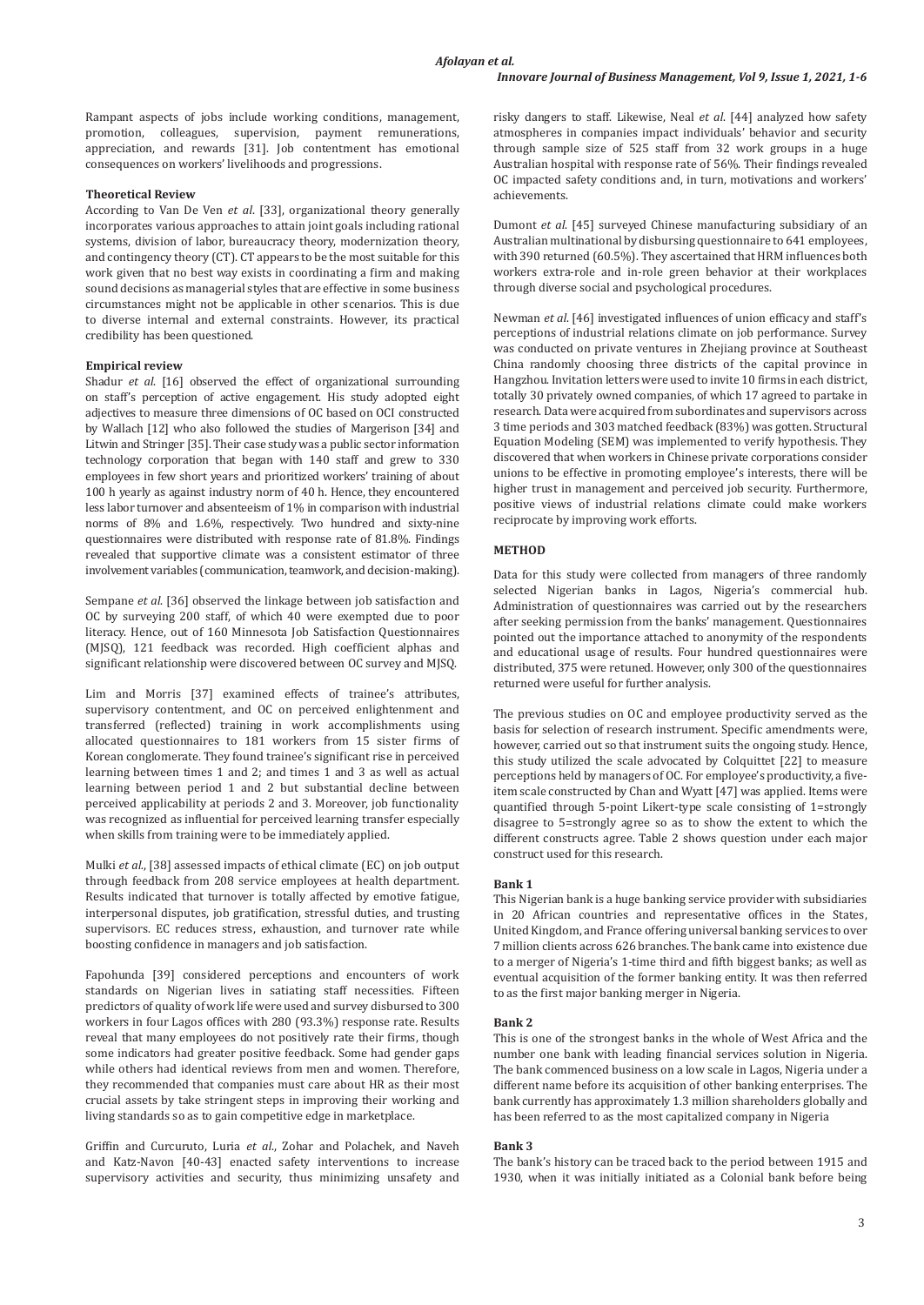subsequently acquired by a foreign bank, resulting in a change of name. The country's independence and establishment of "*Companies Act*" of 1968 helped set up that bank. After the Nigerian banking crisis of 2009 and CBN intervention through "*Asset Management Company of Nigeria"* (AMCON), the bank was recapitalized in 2012 with an input of \$500 million by its associates. Since then, the bank has continued to grow tremendously.

# **RESULTS AND DISCUSSION**

### **Data analysis**

Table 3 shows that the banking profession in the banks surveyed is mostly controlled by females. They make up 54.3% of the employee base across all the surveyed banks. Unmarried employees represent only

# Table 1: Dimensions of Organizational Climate (Adhikari and **Gautam, [10])**

| <b>Dimension</b> | Item                                                   |
|------------------|--------------------------------------------------------|
| Clarity          | Clearly understanding organizational goals in          |
|                  | relation to individual roles                           |
| Standards        | Continuous emphasis on improved performance,           |
|                  | disallowing workplace mediocrity                       |
| Responsibility   | A feeling of accountability and trust placed on an     |
|                  | employee by a firm's authority                         |
| Flexibility      | Extent to which an employee feels that no irrelevant   |
|                  | operational regulations exist;                         |
|                  | feeling of effortless acceptability about fresh ideas. |
| Rewards          | Recognition of favorable workplace performance         |
| Team             | Expressive pleasure in being part of the firm;         |
| commitment       | Believing that every person strives toward             |
|                  | collaborative targets;                                 |
|                  | Positively and cooperatively working across            |
|                  | corporation's systems.                                 |

## **Table 2: Further grouping of the components of OC**

| Organizational climate |                                                                                                  | <b>Employee productivity</b> |                                                                                                   |  |
|------------------------|--------------------------------------------------------------------------------------------------|------------------------------|---------------------------------------------------------------------------------------------------|--|
| 1.                     | The bank where I work<br>provides a good working<br>environment for its<br>employees.            |                              | 1. I would consider spending the<br>rest of my career with this bank.                             |  |
| 2.                     | I am happy at the bank<br>where I work                                                           |                              | 2. I take on-the-job problems as<br>mine.                                                         |  |
| 3.                     | The atmosphere at my<br>work place is not stressful<br>and allows you to think<br>constructively | 3.                           | At the moment, keeping my<br>job is as much necessary as is<br>desirable.                         |  |
| 4.                     | I get along well with<br>colleagues at my place of<br>work                                       |                              | 4. It would be very hard for me to<br>desire a low level of productivity<br>on the job every day. |  |
| 5.                     | I have good supervisors<br>at work.                                                              | 5.                           | I feel obligation to perform<br>better on my job everyday                                         |  |
| 6.                     | My job security is good.                                                                         | 6.                           | Even though I would to gain, I<br>am not convinced of certainly                                   |  |

### **Table 3: Respondent's demographic units**

leaving my work presently.

|                     | Sub-construct | Frequency | Percentage |
|---------------------|---------------|-----------|------------|
| Gender              | Female        | 164       | 54.3       |
|                     | Male          | 136       | 45.7       |
|                     | Total         | 300       | 100        |
| Marital status      | Married       | 176       | 58.7       |
|                     | Single        | 124       | 41.3       |
|                     | Total         | 300       | 100        |
| Employee population | $1 - 25$      | 203       | 67.7       |
|                     | >26           | 97        | 32.3       |
|                     | Total         | 300       | 100        |

41.3%, while 58.7 are married. This study makes use of the two-step approach, that is, model estimation preceding structural relationship examination [22]. All investigative constructs were represented as four correlated first-order elements aligning six-item OC factor and employee productivity, respectively. The researcher made use of listel 8.8, calculating model estimates by inputting covariance. Table 4 shows measurement model results. Goodness-of-fit (GOF) and adjusted GOF values were 0.80 and 0.76, respectively, showing a marginal fit. In structural modeling studies, there is a chance that inconsistencies may affect both the GFI and the AGFI, this may be the result of the sampling features [22]. Hence, to be sure of this, three other fit indices have been checked as robust to sampling features [20]. These include normed fit index and incremental fit index as well as root mean square approximation. Values around 0.80 have been noted as showing adequate fit for the incremental fit and the normed fit indices while values lower than 0.070 for root mean square approximation [18]. Table 4 shows adequate fit for the different indices.

### **Presentation of Results**

Coefficient alpha as well as reliability (composite) shows internal consistency generated within LISREL [48]. Table 4 shows that coefficient alpha and α-values both ranged from 0.76 to 0.77. In LISREL, average variance extracted (AVE) estimates which is a measure of the variation expressed by a construct relative to the error in measurement as well as latent construct correlations. AVE >0.50 means that the construct is valid [48]. Table 4 shows that both constructs used in this study were found to be valid. In addition, considering a significant value ( $p$ <0.05), item-loadings were found to be significant for each factor and ranged from 0.01 to 0.04 for OC and 0.02 to 0.05 for employee productivity.

Thus, both constructs show individual convergent validity since over 50% of the individual variance of each construct was shared with respective sub-construct. For discriminant validity among factors, investigators initially verified whether square of parameter estimate between both constructs was below AVE [48]. Furthermore, researchers verified whether constructs correlations were <8. Since correlation was found to be generally high, the results were found acceptable [48]. Table 5 displays correlation carried out between the constructs. The aforementioned test carried out was to test specific criteria for the constructs.

### **Structural model results**

As a first impression, this study found acceptable CFA measurement model fit resulting in verification of structural model fit, which is followed by a confirmation of the hypothesis developed. With proffered statistics of this structural model indices given as;  $\chi$ 2/ df=2.9612; GFI=0.93; CFI=0.98; IFI=0.98; NFI=0.97; RMR=0.49 and RMSEA=0.080, the model was adjudged sufficient as exhibited in Table 4.2, Path estimates show that the inter-relationship between OC and employee productivity is significant at  $p$ <0.05 and rightly supports hypotheses 1–4. The major research goal was to ascertain the kind of relationship that exists between OC and employee productivity. As shown in the Table 6, hypothesis 1 is significant, implying that improved OC will bring about higher employee productivity. This study found hypothesis 2 to be significant as OC and marital status share a positive relationship. Here, it was found that married employees perceive that their organizations (banks) offer quality work life activities. For hypothesis 3, both OCs in banks were found to be positively related to gender.

## **DISCUSSIONS**

This paper is targeted to comprehend influences of the perception of OC held by bank employees of their own productivity. The study posited three hypotheses put forward for onward testing. Data were gathered from employees of three different banks randomly selected within Lagos, Nigeria. Overall, the study found that all three hypotheses were significant. It is noteworthy to state that employees of selected banks perceive that OC is largely related to their productivity. However, it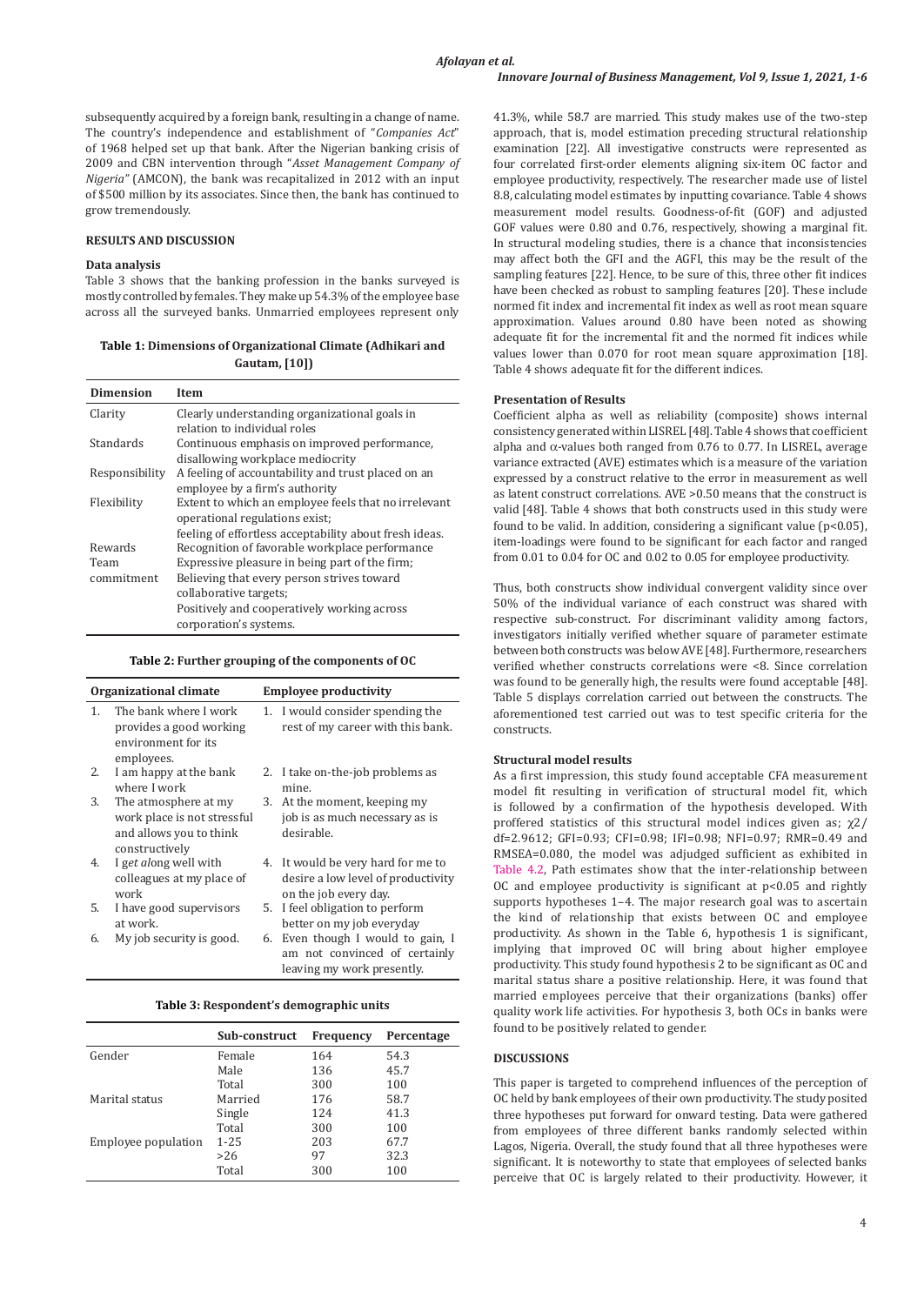| <b>Research items</b>                      | <b>Descriptive Statistics</b> |      | <b>Cronbach Alpha</b> |                | C.R  | A.V.E | Loadings             |  |
|--------------------------------------------|-------------------------------|------|-----------------------|----------------|------|-------|----------------------|--|
|                                            | <b>Standard Deviation</b>     | Mean | <b>Total Items</b>    | $\alpha$ value |      |       |                      |  |
| Employee productivity in<br>selected banks |                               |      |                       |                |      |       |                      |  |
| 1<br>2                                     |                               |      | 0.05<br>0.04          |                |      |       | 0.04<br>0.05         |  |
| 3<br>4<br>5                                | 2.09                          | 0.62 | 0.04<br>0.01<br>0.03  | 0.76           | 0.76 | 0.51  | 0.02<br>0.03<br>0.03 |  |
| 6<br>Perception of OC held by              |                               |      | 0.04                  |                |      |       | 0.02                 |  |
| Employees of tech start-ups                |                               |      |                       |                |      |       |                      |  |
| 1                                          |                               |      | 0.02                  |                |      |       | 0.02                 |  |
| 2                                          |                               |      | 0.02                  |                |      |       | 0.02                 |  |
| 3                                          |                               |      | 0.03                  |                |      |       | 0.01                 |  |
| 4                                          |                               |      | 0.02                  |                |      |       | 0.02                 |  |
| 5                                          | 2.02                          | 0.71 | 0.05                  | 0.77           | 0.77 | 0.53  | 0.02                 |  |
| 6                                          |                               |      | 0.01                  |                |      |       | 0.04                 |  |

### **Table 4: Result of administered instrument**

Scores: 1 – Strongly disagree to 5 – Strongly agree. C.R.: Composite reliability; AVE: Average variance extracted.; Measurement model fits:  $\chi^2/\text{df} = 1.8501$ ; GFI = 0.80;  $CFI = 0.86$ : IFI =  $0.86$ : RFI =  $0.84$ : NFI =  $0.85$ : NNFI =  $0.86$  and RMSEA =  $0.070$ 

# **Table 5: Correlation of research items**

| <b>Research items</b> | Employee<br>Productivity | OC.<br>Perceptions | Marital Gender<br><b>Status</b> |                          |
|-----------------------|--------------------------|--------------------|---------------------------------|--------------------------|
| Employee              |                          |                    |                                 |                          |
| Productivity          |                          |                    |                                 |                          |
| OC Perceptions        | 0.542                    |                    |                                 |                          |
| <b>Marital Status</b> | 0.530                    | 0.541              | $\overline{\phantom{0}}$        |                          |
| Gender                | 0.511                    | 0.530              | 0.618                           | $\overline{\phantom{a}}$ |

#### **Table 6: Structural Equation Modeling Results**

| Path                                                                                              |   | Hypothesis Coefficient $(\beta)$ |
|---------------------------------------------------------------------------------------------------|---|----------------------------------|
| Organizational climate in selected<br>banks is positively related to                              | 1 | 0.091a                           |
| employees' productivity<br>Organizational climate in selected<br>banks is positively related to   | 2 | $0.073$ <sup>a</sup>             |
| employees' marital status<br>Organizational climate in selected<br>banks is positively related to | 3 | 0.066 <sup>a</sup>               |
| employees' gender                                                                                 |   |                                  |

Structural Model Fits: χ<sup>2</sup> /df=1.8501; GFI=0.80; CFI=0.86; IFI=0.86; RFI=0.84; NFI=0.85; NNFI=0.86 and RMSEA=0.70. a Signifcance level: p*<*0.05; s Significance level: p*<*0.01

was found that OC impacted more on gender than it impacts marital status. It implies that banks gave considerations to gender before they considered marital status. Although this paper did not contemplate whether male of female staff perceived better OC or were better committed, it was overall observed that OC positively impacts employee productivity in banks in Lagos State, Nigeria.

#### **CONCLUSIONAND RECOMMENDATIONS**

So far, it has been observed that Nigerian employees endure so much to keep both work and family responsibilities going successfully even in the face of perceived poor OC; thus it is safe to say that OC may not automatically translate to true organizational productivity; rather true organizational productivity is contingent on individual decision rooted in ethical and personal considerations. Therefore, it is important to increase organizational productivity through improved OC as it directly affects organizational productivity and employee performance as well as profitability and sustainable growth of a business. This way, the chances of leaving the vital tool (productivity) required from the organization's asset (employees) will be reduced.

### **REFEREnCES**

- 1. Schein EH. Organizational Culture and Leadership: A Dynamic View. San Francisco: Jossey-Bass; 1985.
- 2. Ostroff C, Kinicki AJ, Tamkins MM. Organizational culture and climate. In: Handbook of Psychology: Industrial and Organizational Psychology. Vol. 12. New York: John Wiley and Sons Inc.; 2003. p. 565-93.
- 3. Reichers AE, Schneider B. Climate and Culture: An Evolution of Constructs. ; 1990.
- Becker BE, Gerhart B. The impact of human resource management on organizational performance: Progress and prospects. Acad Manag J 1996;39:779-801.
- 5. McGregor D. The Human Side of Enterprise. New York: McGraw-Hill; 1960.
- 6. Abdeen T. Company Performance: Does Quality of Work Life Really Matter? Vol. 25. Management Research News; 2002. p. 8-10.
- 7. Smircich L. Concepts of culture and organizational analysis. Admin Sci Q 1983;28:339-58.
- 8. Frost PJ, Moore LF, Louis MR, Lundberg CC, Martin J, editors. Organizational Lculture. Beverly Hills: SAGE; 1985.
- Cooke R, Rousseau DM. Behavioral norms and expectations: A quantitative. Group Organ Manag 1988;13:.
- 10. Adhikari DR, Gautam DK. Labour legislations for improving quality of work life in Nepal. Int J Law Manag. 2010;52:40-53.
- 11. Asgari H, Dadashi M. Determining the relationship between quality of work life and organizational commitment of Melli Bank staff in west domain of Mazandaran in 2009-1010. Aust J Basic Appl Sci 2011;5:682-7.
- 12. Wallach E. Individuals and organizations: The cultural match. Train Dev J 1983;37:29-36.
- 13. Hofstede G, Neuijen B, Ohayv DD, Sanders G. Measuring organizational cultures: A qualitative and quantitative study across twenty cases. Adm Sci Q 1990;35:286-316.
- 14. Schneider B, Reichers AE. On etiology of climates. Pers Psychol 1983;36:19-39.
- 15. Akanji B. Realities of work life balance in Nigeria: Perceptions of role conflict and copingbeliefs. Bus Manag Educ 2012;10:248-63.
- Shadur MA, Kienzle R, Rodwell JJ. The relationship between organizational climate and employee perceptions of involvement: The Importance of support. Group Organ Manag 1999;24:479-503.
- 17. Arnold P. Effective Leadership and Partnerships: Making Democracy Work, Civic Traditions in Modern Italy. Italy: Princeton University Press; 2005.
- 18. Arie K, Smith JP, Van Soest A. Life Satisfaction. IZA Discussion Paper No. 4015.P.O; 2009. Box 7240 53072 Bonn Germany; 2009.